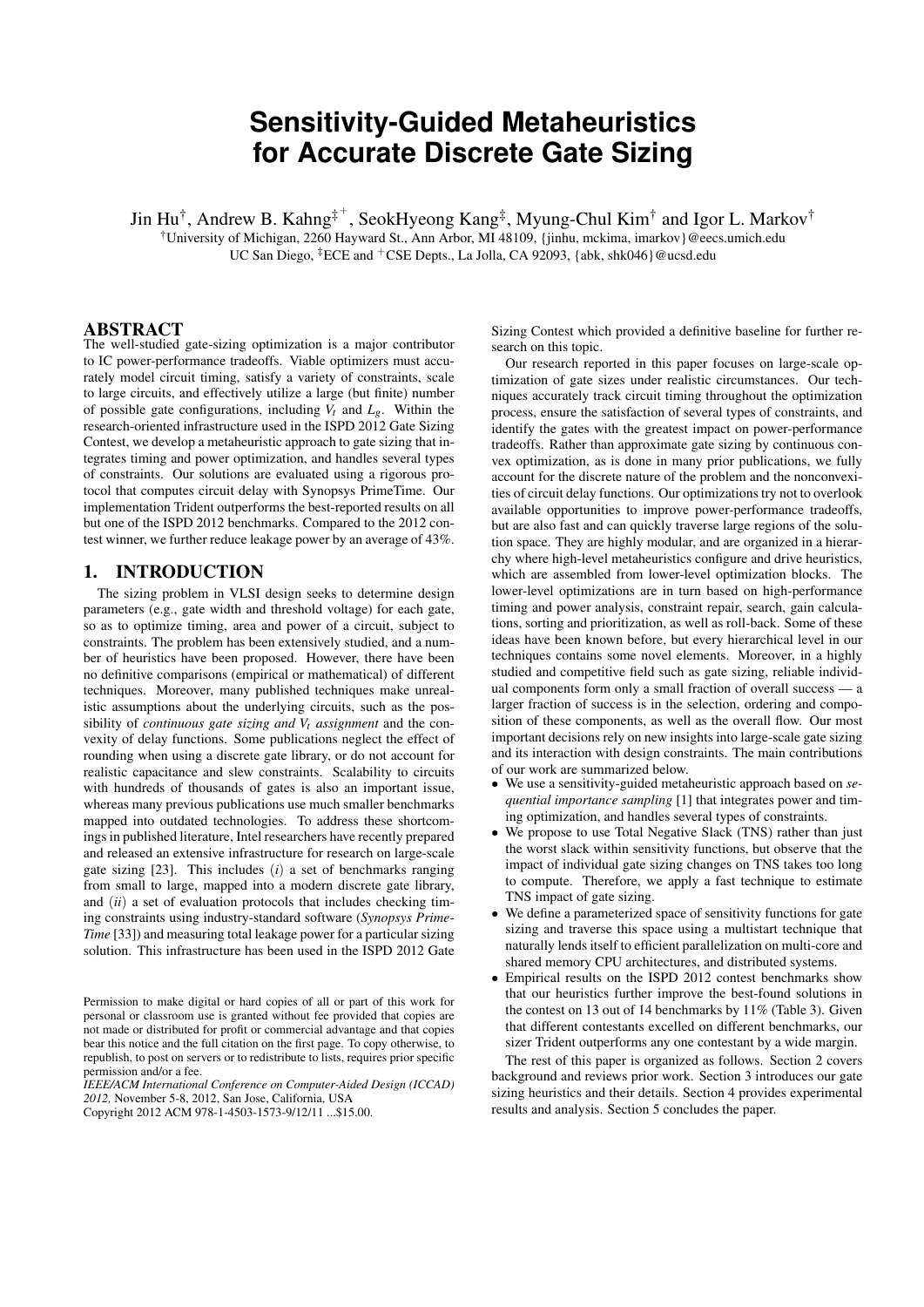# 2. BACKGROUND AND PRIOR WORK

The problem of sizing standard cells in digital circuits has been extensively studied due to its importance, and many optimization techniques have been developed. Before discussing specific ideas, we introduce the optimization objectives and relevant constraints.

#### 2.1 Gate Sizing Formulation

Consider a netlist  $\mathcal{N} = (\mathcal{C}, I, \mathcal{P})$ , where  $\mathcal C$  is the set of cells, *I* is the set of interconnects between cells, and *P* is the set of pins on *C*. Also given is the input technology library *L*, where each cell  $c \in \mathcal{C}$  has a set of valid (manufacturable) sizes. Given  $\mathcal{N}$  and  $\mathcal{L}$ , the objective of (discrete) gate sizing is to map  $C$  to  $\mathcal L$  while minimizing the total power consumption subject to design constraints. We consider (*i*) slack constraints, (*ii*) capacitance constraints, and (*iii*) slew constraints.

### 2.2 Previous Work on Gate Sizing

The vast majority of gate sizing research has focused on finding *continuous* solutions, where parameters can take values within certain contiguous ranges. Some techniques optimize transistor parameters (e.g., threshold voltage), and others focus on entire standard cells and deal with drive strength and input-pin capacitances. However, as modern digital methodologies use only discrete cell types, continuous-valued parameters must be efficiently rounded to allowed discrete values.

Continuous methods. As the gate-sizing problem is easily formulated as an optimization problem, many different implementations have shown success, including:

- Linear programming [2, 5, 17] and network flow [25]
- Convex nonlinear optimization [6, 26, 27, 31].
- including Lagrangian relaxation [4, 6, 19, 30, 31]
- Slew budgeting [14]

Due to the complexity of modern designs, the two most scalable approaches are those based on *Lagrangian relaxation* and *sensitivity*. Instead of satisfying every imposed constraint, Lagrangian relaxation changes the original constrained problem into an unconstrained problem such that the solutions to the latter can be mapped back to the former. However, Lagrangian relaxation is typically formulated for continuous-variable functions and does not naturally handle discrete gate sizes. Numerical optimization techniques used with Lagrangian relaxation sometimes also assume convexity, which does not hold for practical circuit-delay models.

Discrete methods. In contrast to continuous methods, discrete methods assume a fixed cell (and technology) library with a set of discrete cell sizes. While discrete methods avoid the difficult "rounding" problem that continuous methods face, they must directly solve an NP-hard problem [18]. Branch-and-bound [24] and dynamic programming [15, 19, 22] based approaches can be categorized as discrete.

Another discrete method, the sensitivity-based (iterative) approach, modifies individual components one at a time, such as by changing (*i*) transistor width, (*ii*) threshold voltage (in dual-*Vt* designs), (*iii*) source voltage (in dual-*VDD* designs), and (*iv*) gate and/ or wire resistances and capacitances. To further improve performance, the authors of [7] developed a multi-directional search, and the authors of [3] suggested using multistarts.

Recently, the authors of [22] developed a Lagrangian-relaxation graph-based approach to efficiently assign cell types in very large netlists. Their optimizations have significantly improved powerperformance tradeoffs in ICs designed at Intel. This work has also spurred the ISPD 2012 (Discrete) Gate Sizing Contest [23].

# 2.3 The ISPD 2012 Gate Sizing Contest

To more accurately model the discrete gate-sizing problem for modern technologies, researchers from Intel organized the ISPD 2012 Gate Sizing Contest [23]. Here, contestants are given (*i*) a set of benchmarks and (*ii*) a (simplified) modern standard-cell library. The benchmarks are derived from the IWLS 2005 benchmarks [16] and have between 25K and 995K cells. The contest employs standard industry formats for benchmarks, including Verilog netlists, interconnect parasitics in IEEE SPEF format, and timing constraints in Synopsys Design Constraints (SDC) format. The library implements 12 different logic functions, and 30 different cell types (options) for each logic function — three different threshold voltages  $(V_t)$  and ten different sizes for each  $V_t$ . The cell library also has lookup tables for (*a*) delay and transition time (slew), and (*b*) max load capacitance (in the Synopsys Liberty format) for each cell type. An industry timing engine – Synopsys PrimeTime – is used as the reference timer. For simplicity, the contest does not capture false paths, placement-dependent distributed interconnect parasitic models, or multiple clock domains. The contest compares leakage power of violation-free solutions. Specific constraints include (*i*) zero negative slack on all pins, (*ii*) a 300*ps* transition time upper bound, and (*iii*) maximum load capacitance per cell type.

#### 2.4 Stochastic Combinatorial Optimization

High-dimensional, hard combinatorial optimization problems do not admit such mathematically elegant solutions as Lagrangian relaxation, and are often solved using simulated annealing or other metaheuristics that combine local search with a global strategy [9] (e.g., *stochastic hill-climbing*, *tabu search*, or *genetic crossover*). These techniques are difficult to implement well (e.g., require heavy parameter tuning), are generally not reproducible, and require sophisticated mathematics to analyze their asymptotic performance.

The *go-with-the-winners (GWTW)* metaheuristic [1] repeatedly invokes greedy heuristics within randomized multistarts to (*i*) explore a large search space by maintaining a small set of best-seen solutions, and (*ii*) find a global optimum with high probability, as proven in [1]. Local minima are avoided when better intermediate solutions are found (e.g., in parallel search threads) and yield multiple derived solutions. GWTW is asymptotically more efficient than a single round of independent randomized restarts, and is on par with simulated annealing but significantly easier to analyze [1].

The maintenance of the best-seen solutions in GWTW is like the "survival of the fittest" invariant in genetic algorithms [9]. However, GWTW does not employ genetic crossover, does not exclude repeat solutions, and allows the number of kept solutions to vary. GWTW can be viewed from the statistics perspective as *sequential importance sampling* and traces its roots to statistical physics [10].

# 3. OUR METAHEURISTICS

Our proposed heuristic has two stages – Global Timing Recovery (*GT R*) and Power Reduction with Feasible Timing (*PRFT*). *GT R* first seeks violation-free (feasible) solutions, and then *PRFT* iteratively reduces total leakage power of sizing solutions by local search, as illustrated in Figure 1. At each stage of our optimization flow, we parameterize the space of sensitivity functions, and traverse this space to find the best configurations of sensitivity by independent multistarts (Figure 2). After each multistart, we compare all obtained solutions and retain the best/non-dominated solutions. This is accomplished by adapting the go-with-the-winners (GWTW) metaheuristic (Section 2.4). However, our optimization is purely deterministic in that our multistart procedure begins with the small set of the best-seen solutions, whereas GWTW is typically randomized. Solutions after each stage are ensured to be feasible, which enables pruning of dominated solutions by GWTW.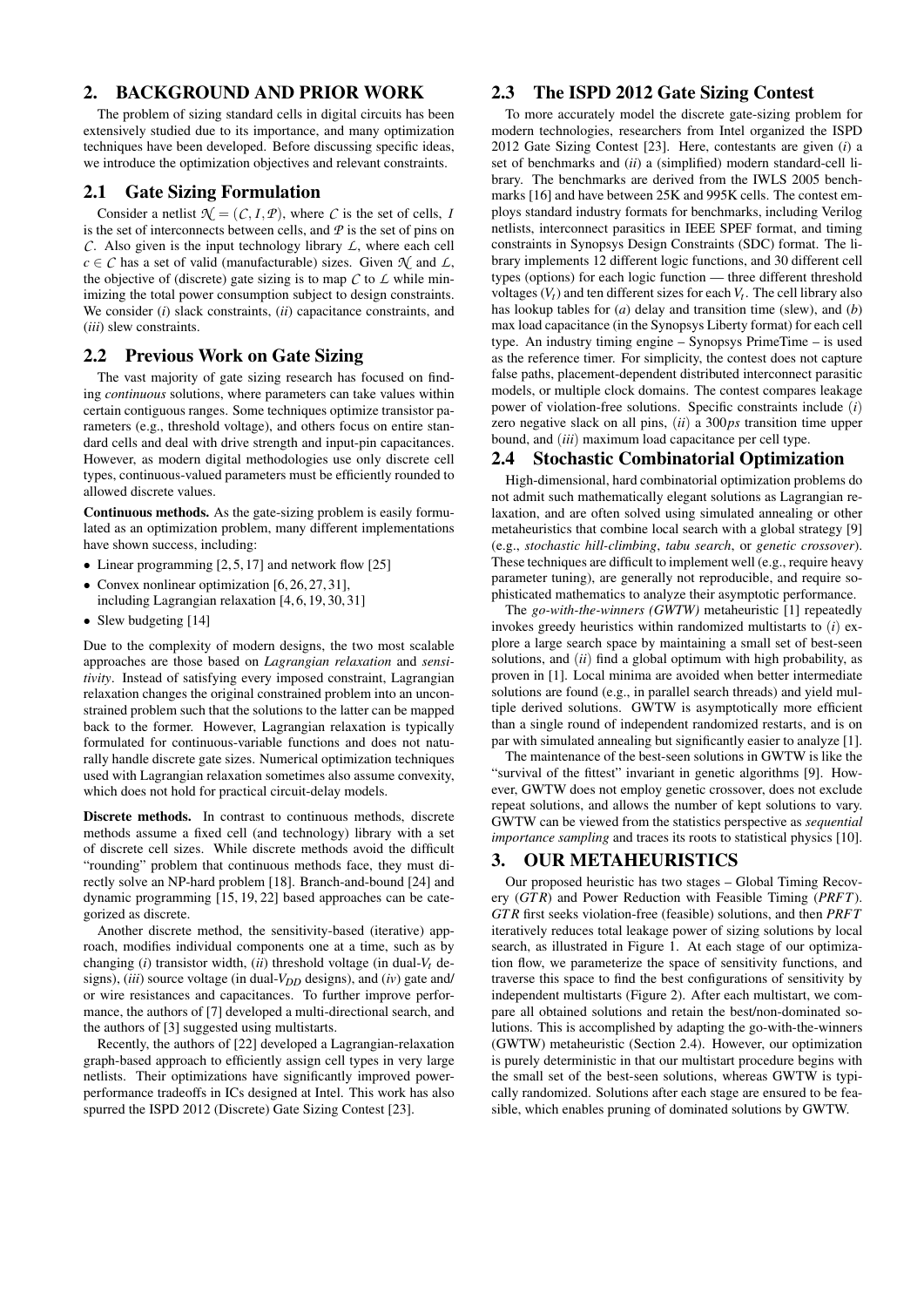

Figure 1: During GTR (Section 3.1), our algorithm maintains the *n* best-seen timing-valid solutions by performing one stage of coarse-grain (global) search followed by two stages of finegrain (local) search. Then, during PRFT (Section 3.2), we recover power while respecting timing constraints.

# 3.1 Global Timing Recovery

This stage starts with an arbitrary cell configuration that is incrementally refined by increasing/decreasing gate sizes or downscaling/upscaling threshold voltages. The interaction of these steps in our implementation has been optimized for the case where the initial solution generally underestimates optimal power dissipation of individual gates and likely violates timing constraints. Therefore, we start with timing recovery by upsizing gates or downscaling threshold voltages. We observe that best-seen solutions for several ISPD 2012 benchmarks configure most cells at or close to their minimum-leakage configurations (Table 3), making minimum-leakage configurations for all cells an appropriate initial setting. For benchmarks with tighter timing constraints, alternative initial settings may save runtime. However, our optimization techniques



Figure 2: Search-range changes during the GTR search procedure (Algorithm 1). During coarse-grain search, the algorithm sweeps parameters  $α$  and  $γ$ . Then, fine-grain search local search focuses on ranges around the best-seen  $(\alpha, \gamma)$  from coarse-grain search. Compared to each previous search stage, the ranges (as well as the step sizes) of both  $\alpha$  and  $\gamma$  are reduced. After all search stages, GTR produces a set of the best-found solutions based on leakage power.

#### Algorithm 1 Global Timing Recovery (*GT R*).

| <b>Procedure</b> $T$ <i>imingRecovery</i> ( $N$ )                                                                                  |
|------------------------------------------------------------------------------------------------------------------------------------|
| Inputs : power_exponent $0 \le \alpha \le 3.0$ , commit_ratio $0 \le \gamma \le 60\%$                                              |
| Output : sizing solution $S$                                                                                                       |
| 1. Set the current solution $S$ with a minimum-leakage setting;                                                                    |
| 2. FixCapacitanceViolations(); (Section 3.3)                                                                                       |
| 3. Run $STA$ to initialize slack and delay values for the netlist $N$ ;                                                            |
| 4. while $(!S. feasible() \&\&S. leakage < best\_seen\_leakage)$ do                                                                |
| 5.<br>Update <i>NPaths<sub>i</sub></i> for all cell instances $c_i$ in the netlist N;                                              |
| 6.<br>$M \leftarrow \emptyset$ ; counter $\leftarrow 0$ ;                                                                          |
| 7.<br>for all cell instances, $c_i$ in the netlist N do                                                                            |
| 8.<br>if cell $c_i$ is upsizable then                                                                                              |
| $m^k$ .target $\leftarrow c_i$ ; $m^k$ .change $\leftarrow$ upsize;<br>9.                                                          |
| $m^k$ .sensitivity $\leftarrow \Delta TNS/\Delta$ leakage_power <sup><math>\alpha</math></sup> (c <sub>i</sub> , upsize);<br>10.   |
| 11.                                                                                                                                |
| $M \leftarrow M \cup \{m^k\};$<br>12.<br>end if                                                                                    |
| 13.                                                                                                                                |
| if cell $c_i$ is not a LVT cell then                                                                                               |
| $m^k$ target $\leftarrow c_i$ ; $m^k$ change $\leftarrow V_t$ -downscaling;<br>14.                                                 |
| $m^k$ sensitivity $\leftarrow \Delta TNS/\Delta$ leakage_power <sup><math>\alpha</math></sup> (c <sub>i</sub> , downscale);<br>15. |
| $M \leftarrow M \cup \{m^k\};$<br>16.                                                                                              |
| end if<br>17.                                                                                                                      |
| end for<br>18.                                                                                                                     |
| while $\text{(counter} < \gamma * M.size())$ do<br>19.                                                                             |
| Pick a modification $m^k$ with maximum <i>sensitivity</i> in M;<br>20.                                                             |
| Commit $m^k$ .change;<br>21.                                                                                                       |
| $M \leftarrow M \setminus \{m^k\};$<br>22.                                                                                         |
| 23.<br>$counter++$                                                                                                                 |
| 24.<br>$FixCapacitance Violations$                                                                                                 |
| end while<br>25.                                                                                                                   |
| 26.<br>Run $STA$ to evaluate the current sizing solution $S$ ;                                                                     |
| 27. end while                                                                                                                      |
| 28. if S. $feasible()$ then                                                                                                        |
| Update best_seen_leakage;<br>29.                                                                                                   |
| 30. end if                                                                                                                         |

are sufficiently fast and robust to start with minimum-leakage configurations. Empirically, finding a timing-feasible solution in the "coarse-search" stage of our optimization accounts only for a singlepercent fraction of the total required runtime (Section 4.1).

Starting with an underpowered configuration, we seek to generate feasible solutions by monotonically (*i*) increasing cell sizes or (*ii*) lowering cell threshold voltages (*Vt*). Both cell upsizing and  $V_t$  downscaling are performed in smallest possible steps; the ordering of these actions is determined by their *sensitivities*, which are calculated by impacts on TNS and leakage power.

$$
sensitivity_{GTR} = \frac{\Delta TNS}{\Delta leakage\_power_{power\_exponent}} \tag{1}
$$

When estimating the impact of a single cell modification, invoking STA can be computationally prohibitive. Therefore, we approximate the impact on TNS of a single cell modification  $(m_i^k)$  on cell *ci* using *NPathsi* , the number of negative-slack paths that pass through  $c_i$ . We define the *nearest-neighbor set* of  $c_i$  to be the set of cells that have a driver (fanin) in common with  $c_i$ , and  $N_i$  to be the union of  $c_i$ 's nearest-neighbor set and  $c_i$  itself.

$$
\Delta TNS(m_i^k) \approx \Sigma_{c_j \in N_i} - \Delta delay_j^k \cdot \sqrt{NPaths_j}
$$
 (2)

Here,  $\Delta$ *delay*<sup>*k*</sup><sub>*j*</sub> is an estimated delay change on *c<sub>j</sub>* due to  $m_i^k$ . This approximation is based on the fact that any perturbation to cell *ci* will change the delay of  $c_i$ , but also can impact the slacks of other cells that share path(s) with  $c_i$ , e.g., changing the  $V_t$  of  $c_i$  can change *required arrival times (RATs)* for its upstream cells, and change *actual arrival times (AATs)* for its downstream cells. To account for this, we introduce the factor  $\sqrt{NPaths_j}$ , which reflects the number of fanin and fanout cells of  $c_j$  that are affected by the delay change of  $c_j$ . If this effect is not accounted for, particularly for cells that are on critical paths, the impact on TNS will be underestimated. To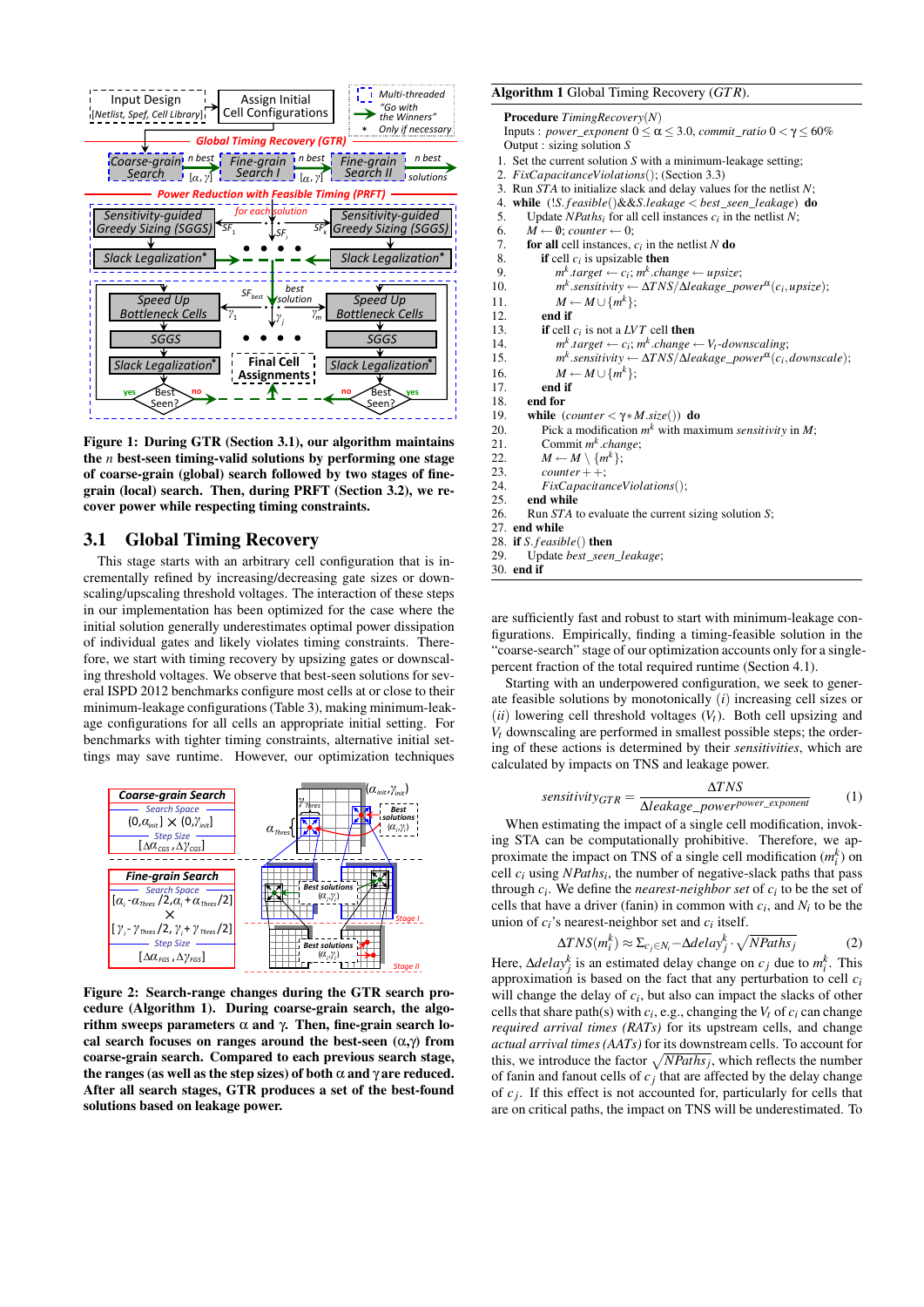more accurately estimate the impact on TNS when we resize<sup>1</sup>  $c_i$ , we must consider all cells in  $N_i$ , as changing the size will affect the capacitive load on the common driver, which affects their arrival (and transition) times. Following the empirical observation in [22], we assume that the propagation of increased transition time can be safely bounded to only the nearest neighbors.

We sort the changes by non-increasing sensitivity values and commit them in order (Algorithm 1). Given that each single-cell modification is evaluated assuming other cells are fixed, the inaccuracies of sensitivity accumulate as multiple cells are changed. Therefore, we only commit the first γ% of the modifications between two consecutive STA invocations. The variables *power*\_ *exponent*  $0 \le \alpha \le 3.0$  and *commit\_ratio*  $0 < \gamma \le 60\%$  determine specific multistart configurations. To effectively reduce the size of the search space, we perform multilevel search (Figure 2). Finegrain search is performed on non-dominated configurations from coarser search, but with finer steps and over smaller ranges.

#### 3.2 Power Reduction with Feasible Timing

From the Global Timing Recovery (*GT R*) stage, we obtain a feasible sizing solution with no timing, slew or max-capacitance violations. However, the solution can improve further since some cells are oversized during the timing recovery stage. We reduce leakage power while maintaining timing feasibility by alternating (*i*) *sensitivity-guided greedy sizing (SGGS)*, (*ii*) *slack legalization*, and (*iii*) speeding up *bottleneck* cells.

Sensitivity-guided greedy sizing (SGGS). SGGS downsizes cells according to sensitivity while avoiding timing violations. Algorithm 2 presents pseudocode of our SGGS procedure. In this algorithm,  $ISTA(c_i)$  is an incremental STA operation after cell  $c_i$  is changed. In  $ISTA(c_i)$ , we start timing and slack updates at the fanin nodes of the changed cell. From the fanin nodes, transition times and AATs are propagated in the forward direction, and RATs are propagated in the backward direction.

The SGGS algorithm starts with STA and initializes all timing nodes. Sensitivities are computed for all downsizable cells in Lines 3–14. We consider both gate downsizing and  $V_t$  upscaling for the sensitivity calculation. We define five sensitivities (Table 1).

| Acronyms | Sensitivity functions                                      |
|----------|------------------------------------------------------------|
| SF1      | $-\Delta$ leakage_power/ $\Delta$ delay                    |
| SF2      | $-\Delta$ leakage_power $\times$ slack                     |
| $SF$ 3   | $-\Delta$ leakage_power/( $\Delta$ delay $\times$ #paths)  |
| SFA      | $-\Delta$ leakage_power $\times$ slack/#paths              |
| $S$ F5   | $-\Delta$ leakage_power × slack/( $\Delta$ delay × #paths) |

#### Table 1: Sensitivity functions for *SGGS*. *SF*4 and *SF*5 appear most successful (Table 4), and our metaheuristic produces better results when using multiple functions. The *slack* and ∆*delay* values are expected to be positive.

∆*leakage*\_*power* and ∆*delay* represent leakage power and cell delay changes after the downsizing of cell *ci* . The variable *slack* represents the slack at the output pin, and #*paths* is the number of timing paths that pass through the cell *ci* . The *slack* value is positive since the downsizing is applied to cells with positive slack. #*paths* is calculated similarly to *NPaths* in Section 3.1, but including positive-slack paths. *SF*1 and *SF*2 have been used in [8] [12] and [11], respectively. We have added #*paths* into *SF*3 and *SF*4 to favor cells with smaller impact on the slacks of other cells. *SF*5 is a hybrid of *SF*1 and *SF*2; similar logic is used in [29], but without considering #*paths*. In Lines 15–22, we select a cell *ci* with

```
Algorithm 2 Sensitivity-Guided Greedy Sizing (SGGS).
   Procedure SGGS(N,S)
   Input : sensitivity function SF, a feasible sizing solution S
  Output : sizing solution S with reduced power
 1. Run STA to initialize delay values for the given solution S;
 2. M \leftarrow \emptyset3. for all cell instances, c_i in the netlist N do
 4. if cell c_i is downsizable then
 5. m^k \cdot target \leftarrow c_i; m^k \cdot change \leftarrow downsize;6. m^k sensitivity \leftarrow ComputeSensitivity(c_i, downsize);
 7. M \leftarrow M \cup \{m^k\};8. end if
 9. if cell c_i is not a HVT cell then
10. m
             k<sup>k</sup> target \leftarrow c_i; m<sup>k</sup> change \leftarrow V_t-upscaling;
11. m
             k.sensitivity ← ComputeSensitivity(c_i, upscale);
12. M \leftarrow M \cup \{m^k\};13. end if
14. end for
15. while M \neq \emptyset do<br>16 Pick a modific
16. Pick a modification m^k with maximum sensitivity in M;
17. S
        S' \leftarrow SaveState(S);
18. Commit m
k
.change;
19. M \leftarrow M \setminus \{m^k\};20. ISTA(m
k
.target);
21. if !S. f easible() then
22. S \leftarrow \text{RestoreState}(S');
23. else<br>24. if
24. if cell m^k target is downsizable / not a HVT cell then
25. Recalculate m
k
.sensitivity;
26. M \leftarrow M \cup \{m^k\};27. end if
28. end if
29. end while
```
maximum sensitivity, and downsize  $c_i$  or upscale its  $V_t$ . We perform incremental timing analysis and check for violations. If the sizing step creates a timing, slew or max-capacitance violation, it is undone. The loop continues until *M* becomes empty.

Slack legalization. *ISTA* achieves a significant speedup over fullnetlist STA through propagation of timing related to updated instances. We achieve further speedup by blocking the propagation when changes to timing are below a *propagation*\_*threshold*. <sup>2</sup> Due to this limited accuracy, SGGS can overlook a small number of timing violations. Instead of using *GT R*, we use a *slack legalization* procedure to rectify small timing violations at a small leakage power cost.

In slack legalization, we first collect cells which are in critical (negative-slack) paths. These cells are sorted in decreasing order of |∆*delay*| (delay improvement due to upsizing and *V<sup>t</sup>* downscaling) and are modified in this order. Unlike *GT R*, slack legalization tracks slack changes after each cell modification, and ensures no timing degradation. Let ∆*slack*(*c*) be the slack change on output pin of cell *c*, and  $C_{fi}(c)$  be set of fanin cells of cell *c*. After the modification of cell *ci* , slack legalization restores the change if (*i*)  $\Delta slack(c_i) \leq 0$ , or (*ii*)  $\Delta slack(c_i) + \sum_{c_j \in C_{fi}(c_i)} \Delta slack(c_j) \leq 0$ . Slack legalization repeats the sizing until all timing violations are fixed. Speeding up bottleneck cells. During greedy sizing, we size gates monotonically downward with lower-size or higher-*Vt* library cells, but the resulting solution can be a local optimum. We observe that a key obstacle is that we have no timing slack available to allow further gate downsizing. Therefore, to recover timing slack with the least impact to power, we speed up *bottleneck* cells, i.e., cells that participate in many timing-critical paths. We identify

 $1_{V_t}$ -scaling does not affect the delays of neighboring cells.

<sup>2</sup>By default, *propagation*\_*threshold* is set to 0.1*ps*. Table 2 shows that ISTA runs faster if a higher *propagation*\_*threshold* is given.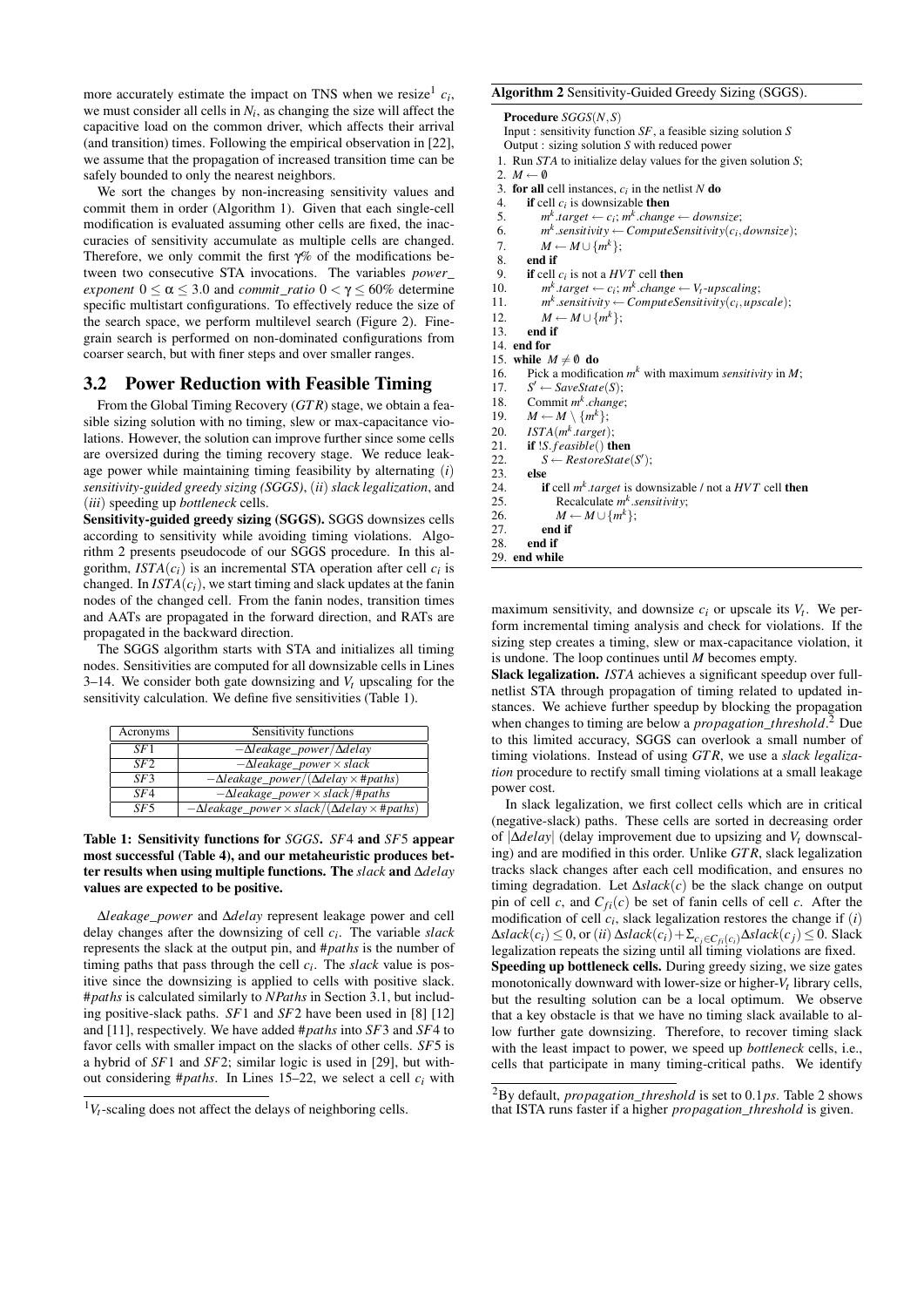

Figure 3: Progression of Power Reduction with Feasible Timing (*PRFT*) on VGA\_LCD\_FAST. The start of *PRFT* is marked with a vertical line; each bottleneck upsizing is marked with a circle. Slack legalization may temporarily worsen timing violations (indicated by spikes).

these cells by a bottleneck analysis similar to that provided in EDA tools [33]. We then perturb the converged solution by assigning larger sizes or lower  $V_t$  cells, and then repeat the downsizing procedure.<sup>3</sup> To identify bottleneck cells, we estimate total slack changes by ∆*delay* · #*paths* due to hypothetical cell upsizing (or *Vt* downscaling). We commit the first γ% of such modifications with largest ∆*total*\_*slack*, then optimize leakage power with *SGGS*. Timing violations created by speeding up bottleneck cells or *SGGS* are removed by slack legalization. To define specific multistart configurations, we sweep γ from 1% to 5% with a step size of 1%. The iterations (speeding up bottleneck cells + *SGGS* + slack legalization) terminate when the solutions stop improving. Figure 3 illustrates the progression of *PRFT*. Starting with a feasible solution from *GT R*, *PRFT* iteratively reduces leakage power while maintaining timing feasibility.

# 3.3 Handling Capacitance and Slew Violations

Each standard cell can drive a certain maximum capacitance load defined in the library (e.g., based on the contest library, the maximum capacitance that can be driven by the smallest four-input NAND gate with high  $V_t$  is 3.2 $f$ F). If a cell is overloaded, its output transition time slows down significantly, resulting in overall degradation of slacks in its fanout cone. In our heuristic, we remove max-capacitance and slew violations at every iteration of *GT R* (Algorithm 1) by alternating *backward-* and *forward-traversal* repair as necessary. During *backward traversal*, we visit cells in a reverse topological order and continue to upsize driving cells until capacitance violations for the driving cells are removed or the driving cells reach their maximum sizes (whichever comes first). This procedure resolves most of capacitance violations in the early iterations of *GT R* when cell sizes are relatively small. However, at later stages, cells on certain paths can be saturated at their maximum sizes,<sup>4</sup> and we must downsize some of their fanout cells. Therefore, during *forward traversal*, we visit cells in a forward topological order and continue to downsize fanout cells until capacitance violations for the current cells are removed or all fanout cells shrink to their minimum sizes (whichever comes first). Empirically, this requires one to two iterations of backward and forward traversals. As this happens, all output transitions become faster than the maximum slew allowed at the ISPD 2012 contest (300*ps*).

| <b>BENCHMARKS</b> | <b>FSTA</b>    | ISTA ( <i>msec</i> ) |              |              |                            |
|-------------------|----------------|----------------------|--------------|--------------|----------------------------|
|                   | (sec)          | 0 <sub>ps</sub>      | 0.1 ps       | 0.5 ps       | $\overline{1.0} \text{ps}$ |
| <b>DMA</b>        | 0.233          | 1.495                | 0.845        | 0.620        | 0.508                      |
| PCI BRIDGE32      | 0.271          | 0.982                | 0.717        | 0.388        | 0.348                      |
| DES PERF          | 1.108          | 0.700                | 0.508        | 0.471        | 0.422                      |
| VGA LCD           | 1.729          | 22.75                | 8.108        | 7.822        | 2.069                      |
| <b>B19</b>        | 2.435          | 5.460                | 2.717        | 2.115        | 1.833                      |
| LEON3MP           | 6.746          | 43.21                | 2.152        | 1.542        | 0.939                      |
| <b>NETCARD</b>    | 9.751          | 9.612                | 2.299        | 1.940        | 1.675                      |
| Geomean           | $924.58\times$ | $2.86\times$         | $1.00\times$ | $0.77\times$ | $0.54\times$               |

Table 2: Runtime comparisons of full-scale STA (sec) and incremental STA (msec) after changing the size of one cell (averaged over 100,000 randomly selected independent experiments). *ISTA* is tested by varying *propagation*\_*threshold*.

#### 4. EMPIRICAL VALIDATION

Our implementation Trident is written in C++, compiled with g++ 4.6.2 and validated on a 3.2GHz Intel Xeon E31230 Linux workstation with 8GB of memory, using four CPU cores. We compare it to the results of the ISPD 2012 Gate Sizing Contest on the ISPD 2012 benchmark suite [23]. Timing violations are verified by PrimeTime, and leakage-power values are read from the official contest evaluation script [23]. In all experiments, we use the default setting described in Section 3.

#### 4.1 Analysis of Our Implementation

Trident is a stand-alone tool that includes a built-in static timer and relies only on standard C++ libraries. Instead of analytical model-fitting, the built-in timer is based on library table lookups, linear interpolation, and timing propagation. With capacitive modeling of wires used in the contest, the timer correlates to PrimeTime within 10<sup>-3</sup> *ps* precision but runs 60× faster on average. Table 2 compares the runtimes of *ISTA* and full-scale STA of our timer.

Running in 3-4 threads, Trident generates feasible solutions for all 14 benchmarks in 83 hours using less than 6.0GB of memory. Our implementation dynamically assigns multistart configurations to available threads, and therefore it can readily issue more parallel threads as memory allows. An example runtime breakdown on the NETCARD SLOW benchmark is as follows. *GTR* takes 31.3% (6.2% coarse search, 25.1% fine-grain search) of total runtime, of which 53% is spent in full-scale STA, 20% in TNS estimation, and 12% is spent in *FixCapViolation*. *PRFT* takes 68.5% (45.4% SGGS, 23.0% perturbing iterations), of which 87.6% is in *ISTA*. I/O takes 0.2% of runtime.

#### 4.2 Comparisons to the State of the Art

Table 3 compares Trident to top contestants at the ISPD 2012 Gate Sizing Contest. Performance results<sup>5</sup> for individual teams are quoted from [23]. Trident has found feasible sizing solutions for all circuits in the ISPD 2012 benchmark suite. Compared to the top three teams, Trident achieves the lowest leakage power for 13 out of 14 circuits (no parameter tuning to specific benchmarks has been employed). On average, Trident obtains leakage power improvement of 43%, 16%, 52% versus NTUgs (National Taiwan University), UFRGS-Brazil (Universidade Federal do Rio Grande do Sul), and PowerValve (National Tsing Hua University and Missouri University of S&T), respectively. Geometric means are calculated excluding infeasible benchmarks, which underrepresents the impact of our proposed techniques. All of our runs are finished within the corresponding hard runtime limits [23]. For further analysis, we provide the best parameter values found by our metaheuristics for individual benchmarks in Table 4.

<sup>&</sup>lt;sup>3</sup>This recalls the Large-Step Markov Chain approach [21].

<sup>4</sup>For instance, if one inverter is driving numerous large cells, even a maximum-sized inverter cannot remove capacitance violations.

<sup>5</sup>The contest considered only leakage and not dynamic power.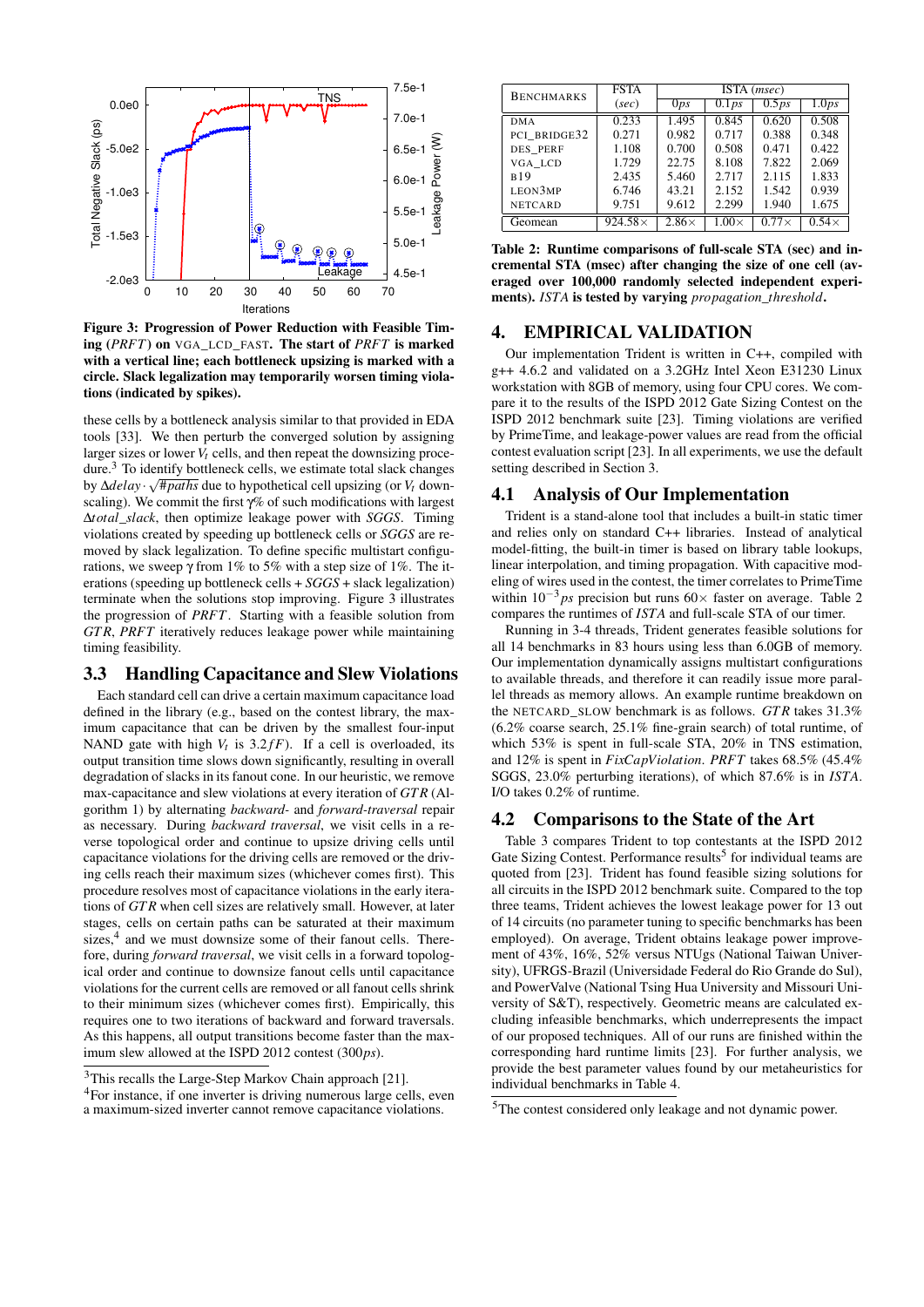|                       |                 | ISPD 2012 contest results (leakage power) |                     |              |              | Trident       |              |           |
|-----------------------|-----------------|-------------------------------------------|---------------------|--------------|--------------|---------------|--------------|-----------|
| <b>BENCHMARKS</b>     | $(\#$ OF CELLS) | <b>NTUgs</b>                              | <b>UFRGS-Brazil</b> | PowerValve   | <b>Best</b>  | Leakage power |              | Wallclock |
|                       |                 |                                           |                     |              |              | after GTR     | after PRFT   | time      |
| DMA_FAST              | (25.3K)         | 0.511                                     | 0.323               | 0.312        | 0.312        | 0.650         | 0.299        | 13.9      |
| DMA SLOW              | (25.3K)         | 0.205                                     | 0.158               | 0.147        | 0.147        | 0.211         | 0.145        | 9.9       |
| PCI BRIDGE32 FAST     | (33.2K)         | 0.512                                     | 0.168               | 0.226        | 0.168        | 0.348         | 0.183        | 13.0      |
| PCI BRIDGE32 SLOW     | (33.2K)         | 0.203                                     | 0.115               | 0.116        | 0.115        | 0.185         | 0.111        | 10.2      |
| DES PERF FAST         | (111K)          | 2.390                                     | 3.520               | 2.320        | 2.320        | 7.157         | 1.842        | 82.7      |
| DES PERF SLOW         | (111K)          | 0.674                                     | 0.884               | 0.697        | 0.674        | 0.922         | 0.614        | 70.1      |
| VGA LCD FAST          | (165K)          | 0.758                                     | 0.580               | 0.773        | 0.580        | 0.685         | 0.471        | 45.6      |
| VGA LCD SLOW          | (165K)          | 0.415                                     | 0.378               | 0.391        | 0.378        | 0.454         | 0.351        | 87.5      |
| B <sub>19</sub> FAST  | (219K)          | 2.710                                     |                     | 4.490        | 1.040        | 1.377         | 0.771        | 206.5     |
| B19 SLOW              | (219K)          | 0.627                                     | 0.614               | 0.736        | 0.614        | 0.718         | 0.583        | 213.9     |
| LEON3MP FAST          | (649K)          |                                           |                     | 4.940        | 2.020        | 1.989         | 1.487        | $1323.2*$ |
| LEON3MP_SLOW          | (649K)          | 1.420                                     | 1.790               | 2.960        | 1.420        | 1.422         | 1.341        | 1274.0    |
| NETCARD FAST          | (959K)          | 2.010                                     | 2.300               | 2.970        | 2.010        | 1.997         | 1.861        | 1096.9    |
| NETCARD SLOW          | (959K)          | 1.770                                     | 1.970               | 1.940        | 1.770        | 1.818         | 1.770        | 299.9     |
| <b>GEOMETRIC MEAN</b> |                 | $1.43\times$                              | $1.16\times$        | $1.52\times$ | $1.11\times$ | $1.53\times$  | $1.00\times$ |           |

Table 3: Leakage power (*W*) and wall clock time (in minutes) on ISPD 2012 benchmarks. Experiments have been performed on a 3.2GHz Intel Xeon E31230 Linux workstation with 8GB of memory, using four CPU cores (and four threads). The sizing solutions are verified by PrimeTime and the official contest evaluation script [23]. Geometric means are calculated excluding infeasible solutions, which are marked with "-". Results of LEON3MP\_FAST(\*) are reported before completing the perturbing (upsizing) iterations in *PRFT* due to runtime limitations imposed by the ISPD 2012 experimental protocol.

Comparing our approach to [22], we note the following.

- The winners of the contest (NTUgs) have implemented algorithms in [22] with additional improvements, and we include their contest results in Table 3.
- Intel released their results for five benchmarks (out of 14 total), where they observed significant room for improvement compared to the best contest results. Of these five benchmarks, we outperform [23] on four, and are slightly behind on one.

Hence, our optimizer appears competitive.

# 4.3 Comparison to Minimum-Leakage Solutions

In addition to reporting achievable results, we estimate available room for further improvement. Starting with minimum-leakage configurations for each cell instance, we heuristically fix slew and max-capacitance violations while increasing leakage power by 5.8% (NETCARD) to 53.5% (DMA). In other words, we estimate the leakage cost of achieving electrical feasibility with respect to only load and slew constraints (ignoring timing). The ratio of total leakage power of our timing-feasible configurations to that in solutions constructed as just described gives an indication of the additional leakage penalty needed to fix timing violations. Table 5 shows that

| <b>BENCHMARKS</b> | <b>GTR</b> |              |                 | PRFT         |
|-------------------|------------|--------------|-----------------|--------------|
|                   | α          | $\gamma(\%)$ | SF#             | $\gamma(\%)$ |
| DMA FAST          | 0.91       | 24.5         | SF <sub>5</sub> | 1.0          |
| DMA SLOW          | 1.00       | 10.0         | SF <sub>5</sub> | 5.0          |
| PCI BRIDGE32 FAST | 0.91       | 34.0         | SF <sub>4</sub> | 4.0          |
| PCI BRIDGE32 SLOW | 1.11       | 36.0         | SF <sub>5</sub> | 4.0          |
| DES PERF FAST     | 0.85       | 46.5         | SF <sub>5</sub> | 1.0          |
| DES PERF SLOW     | 0.83       | 8.5          | SF <sub>2</sub> | 3.0          |
| VGA LCD FAST      | 0.70       | 17.5         | SF <sub>5</sub> | 4.0          |
| VGA LCD SLOW      | 1.00       | 10.0         | SF <sub>4</sub> | 3.0          |
| B19 FAST          | 1.33       | 16.5         | SF <sub>2</sub> | 4.0          |
| B19 SLOW          | 1.50       | 7.5          | SF <sub>5</sub> | 1.0          |
| LEON3MP FAST      | 0.71       | 7.0          | SF <sub>4</sub> | 1.0          |
| LEON3MP SLOW      | 0.89       | 4.0          | SF <sub>4</sub> | 2.0          |
| NETCARD FAST      | 0.57       | 4.0          | SF3             | 1.0          |
| NETCARD SLOW      | 2.67       | 4.0          | SF3             | 1.0          |

Table 4: Parameters for *GT R* and *PRFT* associated with the best solutions found. This parameter sweep is included in reported runtimes. *SF*1-*SF*5 are described in Table 1.

for the largest benchmarks the penalty is very small, and our solutions likely cannot be improved by more than several percent. Benchmarks with tighter timing constraints ("fast") require greater leakage penalty to achieve timing feasibility, and this is especially true for smaller benchmarks. This suggests that the availability of a strong gate-sizer could allow the tightening of timing constraints for larger circuits. Based on leakage power in Table 3, the last column in Table 5 approximates the amount of total negative slack that can be removed by each doubling of leakage power from the electrically feasible solutions that we have constructed.

#### 5. CONCLUSIONS

Thirty years of research on gate sizing have generated a large number of interesting ideas, but leave unclear how to write a competitive gate-sizer. Significant improvements made by recent industry tools [22] suggest that newer, more powerful optimization methods could find even better power-performance tradeoffs in practice. This possibility has been confirmed at the ISPD 2012 Gate Sizing Contest, organized by researchers from Intel [23], where none of the contestants dominated on the entire benchmark set. Each team excelled on a small subset of benchmarks, and the best results

| <b>BENCHMARKS</b>    | Min. leak. | Ratio | $\frac{1}{\log_2 Ratic}(\mu s)$ |
|----------------------|------------|-------|---------------------------------|
| DMA FAST             | 0.073      | 4.08  | 1.92                            |
| PCI BRIDGE32 FAST    | 0.063      | 2.89  | 1.95                            |
| DES PERF FAST        | 0.268      | 6.88  | 1.31                            |
| VGA LCD FAST         | 0.303      | 1.54  | 31.2                            |
| B <sub>19</sub> FAST | 0.522      | 1.48  | 11.0                            |
| LEON3MP FAST         | 1.311      | 1.15  | 148                             |
| NETCARD FAST         | 1.766      | 1.06  | 216                             |
| DMA SLOW             | 0.073      | 1.98  | 3.40                            |
| PCI BRIDGE32 SLOW    | 0.063      | 1.75  | 3.25                            |
| DES PERF SLOW        | 0.268      | 2.29  | 2.58                            |
| VGA_LCD_SLOW         | 0.303      | 1.16  | 77.4                            |
| B <sub>19</sub> SLOW | 0.522      | 1.12  | 24.2                            |
| LEON3MP SLOW         | 1.311      | 1.02  | 643                             |
| NETCARD SLOW         | 1.766      | 1.002 | 2290                            |

Table 5: Leakage power ratios of electrically feasible solutions to our best solutions. Since our solutions are (timing) feasible, ∆*TNS* equals TNS of electrically feasible solutions.